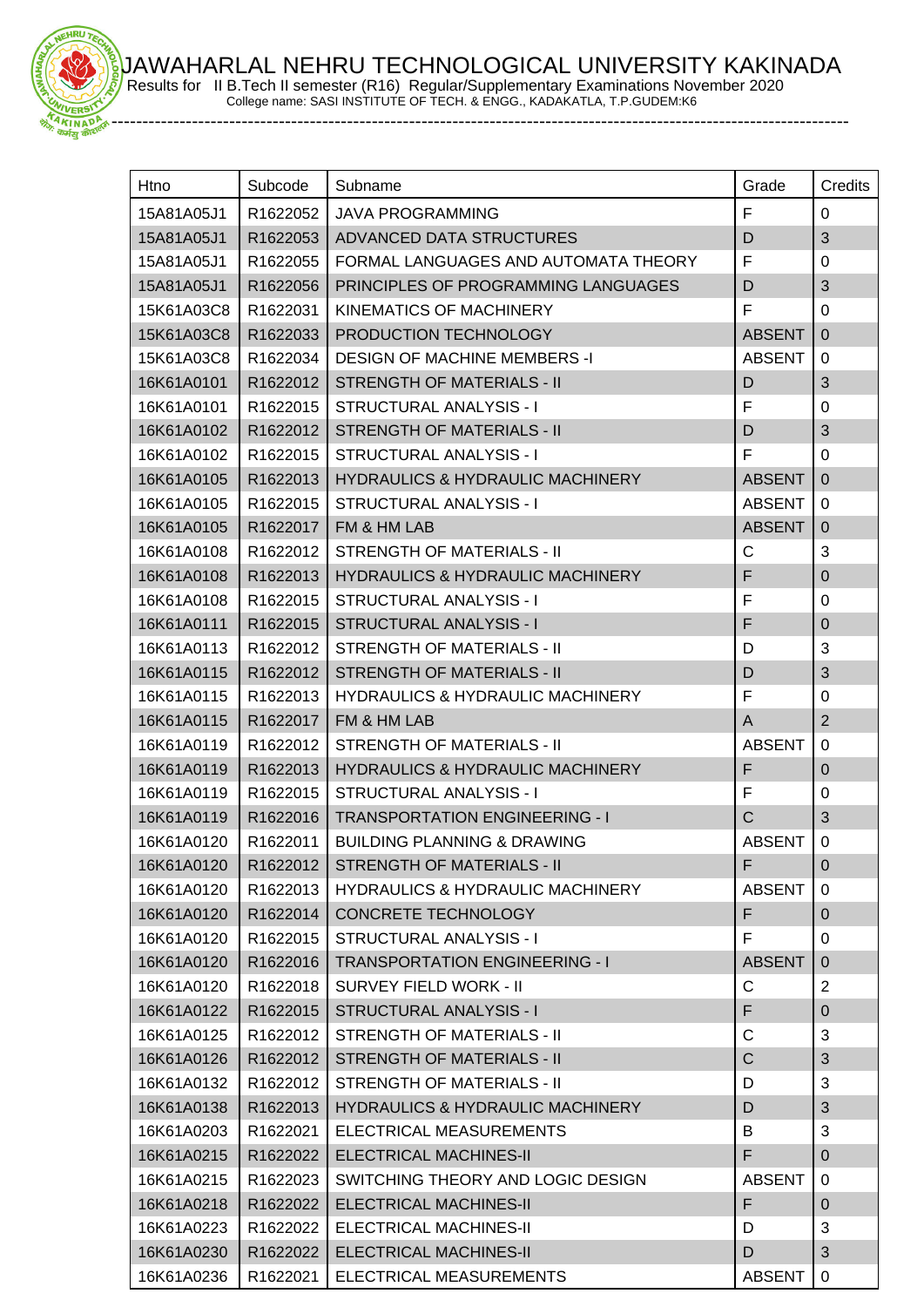| Htno       | Subcode              | Subname                               | Grade         | Credits        |
|------------|----------------------|---------------------------------------|---------------|----------------|
| 16K61A0236 | R1622022             | <b>ELECTRICAL MACHINES-II</b>         | F             | $\overline{0}$ |
| 16K61A0236 | R1622024             | <b>CONTROL SYSTEMS</b>                | F             | 0              |
| 16K61A0301 | R1622031             | <b>KINEMATICS OF MACHINERY</b>        | F             | $\overline{0}$ |
| 16K61A0301 | R1622032             | <b>THERMAL ENGINEERING -I</b>         | F             | 0              |
| 16K61A0301 | R1622034             | <b>DESIGN OF MACHINE MEMBERS -I</b>   | F             | $\mathbf 0$    |
| 16K61A0301 | R1622036             | INDUSTRIAL ENGINEERING AND MANAGEMENT | F             | 0              |
| 16K61A0304 | R1622034             | <b>DESIGN OF MACHINE MEMBERS -I</b>   | D             | 3              |
| 16K61A0306 | R1622036             | INDUSTRIAL ENGINEERING AND MANAGEMENT | D             | 3              |
| 16K61A0311 | R1622034             | <b>DESIGN OF MACHINE MEMBERS -I</b>   | F             | $\pmb{0}$      |
| 16K61A0313 | R1622033             | PRODUCTION TECHNOLOGY                 | D             | 3              |
| 16K61A0313 | R1622036             | INDUSTRIAL ENGINEERING AND MANAGEMENT | D             | 3              |
| 16K61A0319 | R1622031             | KINEMATICS OF MACHINERY               | F             | 0              |
| 16K61A0319 | R1622034             | <b>DESIGN OF MACHINE MEMBERS -I</b>   | F             | $\mathbf 0$    |
| 16K61A0319 | R1622036             | INDUSTRIAL ENGINEERING AND MANAGEMENT | F             | 0              |
| 16K61A0320 | R1622033             | PRODUCTION TECHNOLOGY                 | D             | 3              |
| 16K61A0331 | R1622031             | KINEMATICS OF MACHINERY               | F             | 0              |
| 16K61A0331 | R1622034             | <b>DESIGN OF MACHINE MEMBERS -I</b>   | D             | $\mathfrak{B}$ |
| 16K61A0333 | R1622034             | <b>DESIGN OF MACHINE MEMBERS -I</b>   | F             | 0              |
| 16K61A0339 | R1622034             | <b>DESIGN OF MACHINE MEMBERS -I</b>   | D             | $\mathfrak{B}$ |
| 16K61A0342 | R1622034             | <b>DESIGN OF MACHINE MEMBERS -I</b>   | <b>ABSENT</b> | $\mathbf 0$    |
| 16K61A0342 | R1622036             | INDUSTRIAL ENGINEERING AND MANAGEMENT | <b>ABSENT</b> | $\overline{0}$ |
| 16K61A0345 | R1622031             | KINEMATICS OF MACHINERY               | F             | 0              |
| 16K61A0351 | R1622031             | <b>KINEMATICS OF MACHINERY</b>        | F             | $\overline{0}$ |
| 16K61A0351 | R1622034             | <b>DESIGN OF MACHINE MEMBERS -I</b>   | F             | 0              |
| 16K61A0352 | R1622031             | KINEMATICS OF MACHINERY               | F             | $\overline{0}$ |
| 16K61A0352 | R1622033             | PRODUCTION TECHNOLOGY                 | <b>ABSENT</b> | 0              |
| 16K61A0352 | R1622034             | <b>DESIGN OF MACHINE MEMBERS -I</b>   | F             | $\pmb{0}$      |
| 16K61A0354 | R <sub>1622034</sub> | <b>DESIGN OF MACHINE MEMBERS -I</b>   | D             | 3              |
| 16K61A0355 | R1622034             | <b>DESIGN OF MACHINE MEMBERS -I</b>   | D             | 3              |
| 16K61A0356 | R1622034             | <b>DESIGN OF MACHINE MEMBERS -I</b>   | D             | 3              |
| 16K61A0357 | R1622031             | KINEMATICS OF MACHINERY               | <b>ABSENT</b> | $\overline{0}$ |
| 16K61A0357 | R1622032             | THERMAL ENGINEERING -I                | <b>ABSENT</b> | 0              |
| 16K61A0357 | R1622033             | PRODUCTION TECHNOLOGY                 | F             | $\mathbf 0$    |
| 16K61A0357 | R1622034             | <b>DESIGN OF MACHINE MEMBERS -I</b>   | <b>ABSENT</b> | 0              |
| 16K61A0357 | R1622036             | INDUSTRIAL ENGINEERING AND MANAGEMENT | <b>ABSENT</b> | $\overline{0}$ |
| 16K61A0369 | R1622032             | <b>THERMAL ENGINEERING -I</b>         | F             | 0              |
| 16K61A0369 | R1622034             | <b>DESIGN OF MACHINE MEMBERS -I</b>   | D             | 3              |
| 16K61A0374 | R1622032             | THERMAL ENGINEERING -I                | F             | 0              |
| 16K61A0375 | R1622031             | KINEMATICS OF MACHINERY               | $\mathsf{C}$  | $\mathfrak{B}$ |
| 16K61A0375 | R1622034             | <b>DESIGN OF MACHINE MEMBERS -I</b>   | D             | 3              |
| 16K61A0375 | R1622036             | INDUSTRIAL ENGINEERING AND MANAGEMENT | $\mathsf C$   | $\mathfrak{S}$ |
| 16K61A0376 | R1622034             | <b>DESIGN OF MACHINE MEMBERS -I</b>   | D             | 3              |
| 16K61A0379 | R1622032             | <b>THERMAL ENGINEERING -I</b>         | F             | $\mathbf 0$    |
| 16K61A0379 | R1622034             | <b>DESIGN OF MACHINE MEMBERS -I</b>   | F             | 0              |
| 16K61A0379 | R1622036             | INDUSTRIAL ENGINEERING AND MANAGEMENT | F             | $\mathbf 0$    |
| 16K61A0382 | R1622034             | <b>DESIGN OF MACHINE MEMBERS -I</b>   | D             | 3              |
| 16K61A0383 | R1622031             | KINEMATICS OF MACHINERY               | D             | 3              |
| 16K61A0383 | R1622033             | PRODUCTION TECHNOLOGY                 | F             | 0              |
| 16K61A0383 | R1622034             | <b>DESIGN OF MACHINE MEMBERS -I</b>   | D             | 3              |
| 16K61A0390 | R1622031             | KINEMATICS OF MACHINERY               | C             | 3              |
| 16K61A0393 | R1622034             | <b>DESIGN OF MACHINE MEMBERS -I</b>   | D             | 3              |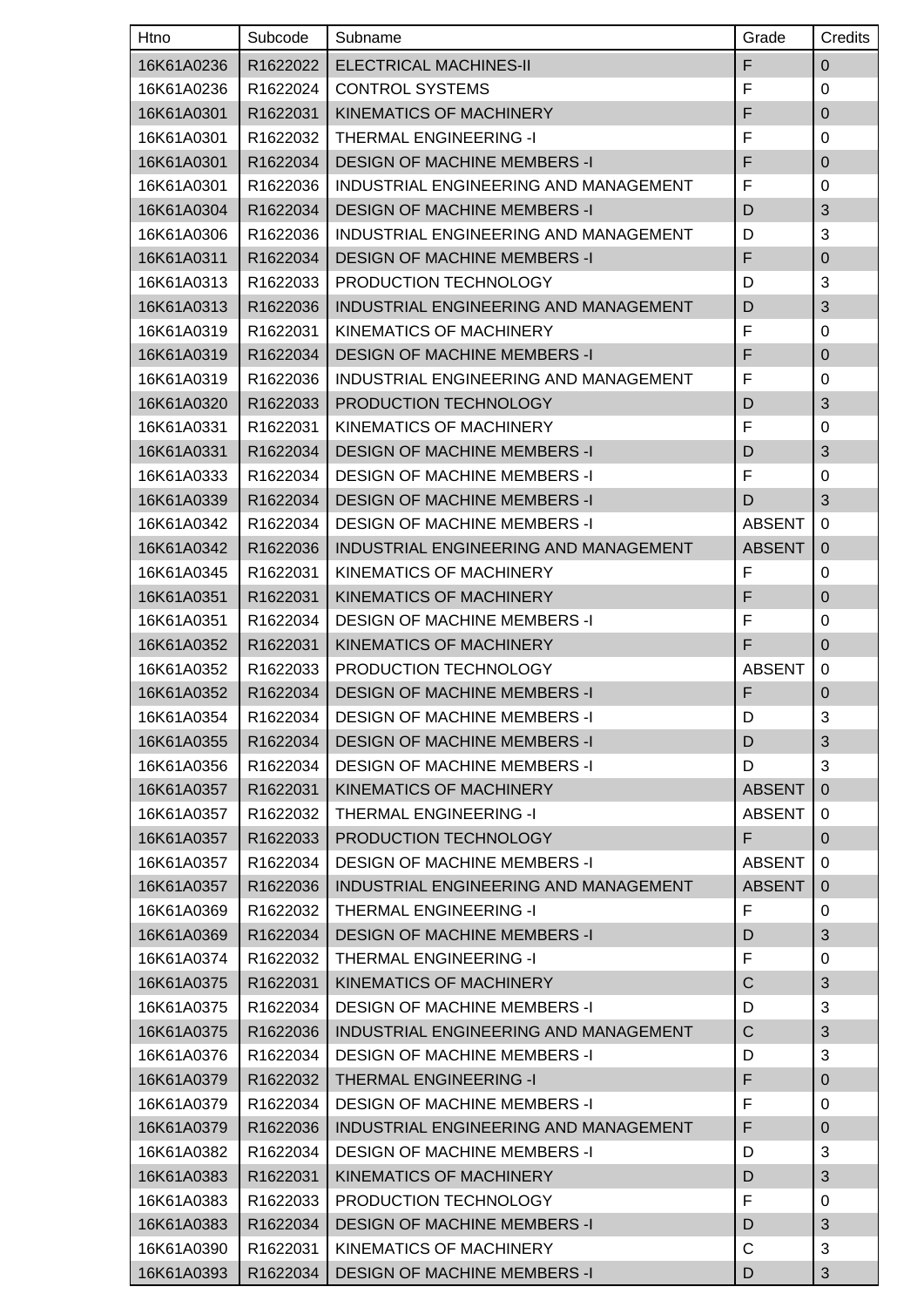| Htno       | Subcode              | Subname                                  | Grade         | Credits                   |
|------------|----------------------|------------------------------------------|---------------|---------------------------|
| 16K61A0394 | R1622031             | KINEMATICS OF MACHINERY                  | F             | 0                         |
| 16K61A0394 | R1622034             | <b>DESIGN OF MACHINE MEMBERS -I</b>      | F             | $\mathbf 0$               |
| 16K61A0396 | R1622034             | <b>DESIGN OF MACHINE MEMBERS -I</b>      | F             | 0                         |
| 16K61A0397 | R1622034             | <b>DESIGN OF MACHINE MEMBERS -I</b>      | F             | $\mathbf 0$               |
| 16K61A0399 | R1622031             | KINEMATICS OF MACHINERY                  | F             | 0                         |
| 16K61A0399 | R1622032             | <b>THERMAL ENGINEERING -I</b>            | F             | $\mathbf 0$               |
| 16K61A0399 | R1622033             | PRODUCTION TECHNOLOGY                    | F             | 0                         |
| 16K61A0399 | R1622034             | <b>DESIGN OF MACHINE MEMBERS -I</b>      | F             | $\mathbf 0$               |
| 16K61A0399 | R1622035             | <b>MACHINE DRAWING</b>                   | F             | 0                         |
| 16K61A0399 | R1622036             | INDUSTRIAL ENGINEERING AND MANAGEMENT    | D             | 3                         |
| 16K61A03A0 | R1622034             | <b>DESIGN OF MACHINE MEMBERS -I</b>      | F             | 0                         |
| 16K61A03A3 | R1622031             | KINEMATICS OF MACHINERY                  | F             | $\overline{0}$            |
| 16K61A03A3 | R1622032             | THERMAL ENGINEERING -I                   | F             | 0                         |
| 16K61A03A3 | R1622034             | <b>DESIGN OF MACHINE MEMBERS -I</b>      | D             | $\mathfrak{B}$            |
| 16K61A03A7 | R1622031             | KINEMATICS OF MACHINERY                  | F             | 0                         |
| 16K61A03A7 | R1622032             | <b>THERMAL ENGINEERING -I</b>            | F             | $\mathbf 0$               |
| 16K61A03A7 | R1622034             | <b>DESIGN OF MACHINE MEMBERS -I</b>      | F             | 0                         |
| 16K61A03B1 | R1622031             | KINEMATICS OF MACHINERY                  | C             | 3                         |
| 16K61A03B1 | R1622032             | THERMAL ENGINEERING -I                   | F             | 0                         |
| 16K61A03B1 | R1622034             | <b>DESIGN OF MACHINE MEMBERS -I</b>      | D             | 3                         |
| 16K61A03B2 | R1622031             | KINEMATICS OF MACHINERY                  | F             | 0                         |
| 16K61A03B4 | R1622033             | PRODUCTION TECHNOLOGY                    | <b>ABSENT</b> | $\overline{0}$            |
| 16K61A03B4 | R1622036             | INDUSTRIAL ENGINEERING AND MANAGEMENT    | F             | 0                         |
| 16K61A03B5 | R1622031             | KINEMATICS OF MACHINERY                  | F             | $\pmb{0}$                 |
| 16K61A03B5 | R1622033             | PRODUCTION TECHNOLOGY                    | D             | 3                         |
| 16K61A03B5 | R1622034             | <b>DESIGN OF MACHINE MEMBERS -I</b>      | D             | 3                         |
| 16K61A03B5 | R1622036             | INDUSTRIAL ENGINEERING AND MANAGEMENT    | С             | 3                         |
| 16K61A03B6 | R <sub>1622031</sub> | KINEMATICS OF MACHINERY                  | D             | $\ensuremath{\mathsf{3}}$ |
| 16K61A03B6 | R1622034             | <b>DESIGN OF MACHINE MEMBERS -I</b>      | В             | 3                         |
| 16K61A03B7 | R1622031             | KINEMATICS OF MACHINERY                  | F             | $\pmb{0}$                 |
| 16K61A03B7 | R1622032             | THERMAL ENGINEERING -I                   | F             | 0                         |
| 16K61A03B7 | R1622033             | PRODUCTION TECHNOLOGY                    | F             | $\mathbf 0$               |
| 16K61A03B7 | R1622034             | <b>DESIGN OF MACHINE MEMBERS -I</b>      | F             | 0                         |
| 16K61A03C0 | R1622031             | KINEMATICS OF MACHINERY                  | F             | $\pmb{0}$                 |
| 16K61A03C0 | R1622032             | THERMAL ENGINEERING -I                   | F             | 0                         |
| 16K61A03C2 | R1622031             | <b>KINEMATICS OF MACHINERY</b>           | <b>ABSENT</b> | $\mathbf 0$               |
| 16K61A03C2 | R1622036             | INDUSTRIAL ENGINEERING AND MANAGEMENT    | C             | 3                         |
| 16K61A03C5 | R1622031             | KINEMATICS OF MACHINERY                  | F             | $\mathbf 0$               |
| 16K61A03C5 | R1622034             | <b>DESIGN OF MACHINE MEMBERS -I</b>      | F             | 0                         |
| 16K61A03D0 | R1622031             | KINEMATICS OF MACHINERY                  | F             | $\mathbf 0$               |
| 16K61A03D0 | R1622034             | <b>DESIGN OF MACHINE MEMBERS -I</b>      | F             | 0                         |
| 16K61A03D5 | R1622031             | KINEMATICS OF MACHINERY                  | D             | 3                         |
| 16K61A03D5 | R1622034             | <b>DESIGN OF MACHINE MEMBERS -I</b>      | D             | 3                         |
| 16K61A03D5 | R1622036             | INDUSTRIAL ENGINEERING AND MANAGEMENT    | C             | 3                         |
| 16K61A03D7 | R1622034             | <b>DESIGN OF MACHINE MEMBERS -I</b>      | D             | 3                         |
| 16K61A03E2 | R1622031             | KINEMATICS OF MACHINERY                  | F             | $\pmb{0}$                 |
| 16K61A03E2 | R1622034             | <b>DESIGN OF MACHINE MEMBERS -I</b>      | F             | 0                         |
| 16K61A03E2 | R1622036             | INDUSTRIAL ENGINEERING AND MANAGEMENT    | D             | 3                         |
| 16K61A0406 | R1622042             | <b>CONTROL SYSTEMS</b>                   | <b>ABSENT</b> | 0                         |
| 16K61A0406 | R1622044             | ANALOG COMMUNICATIONS                    | F             | $\mathbf 0$               |
| 16K61A0414 | R1622043             | ELECTROMAGNETIC WAVES AND TRANSMISSION L | F             | 0                         |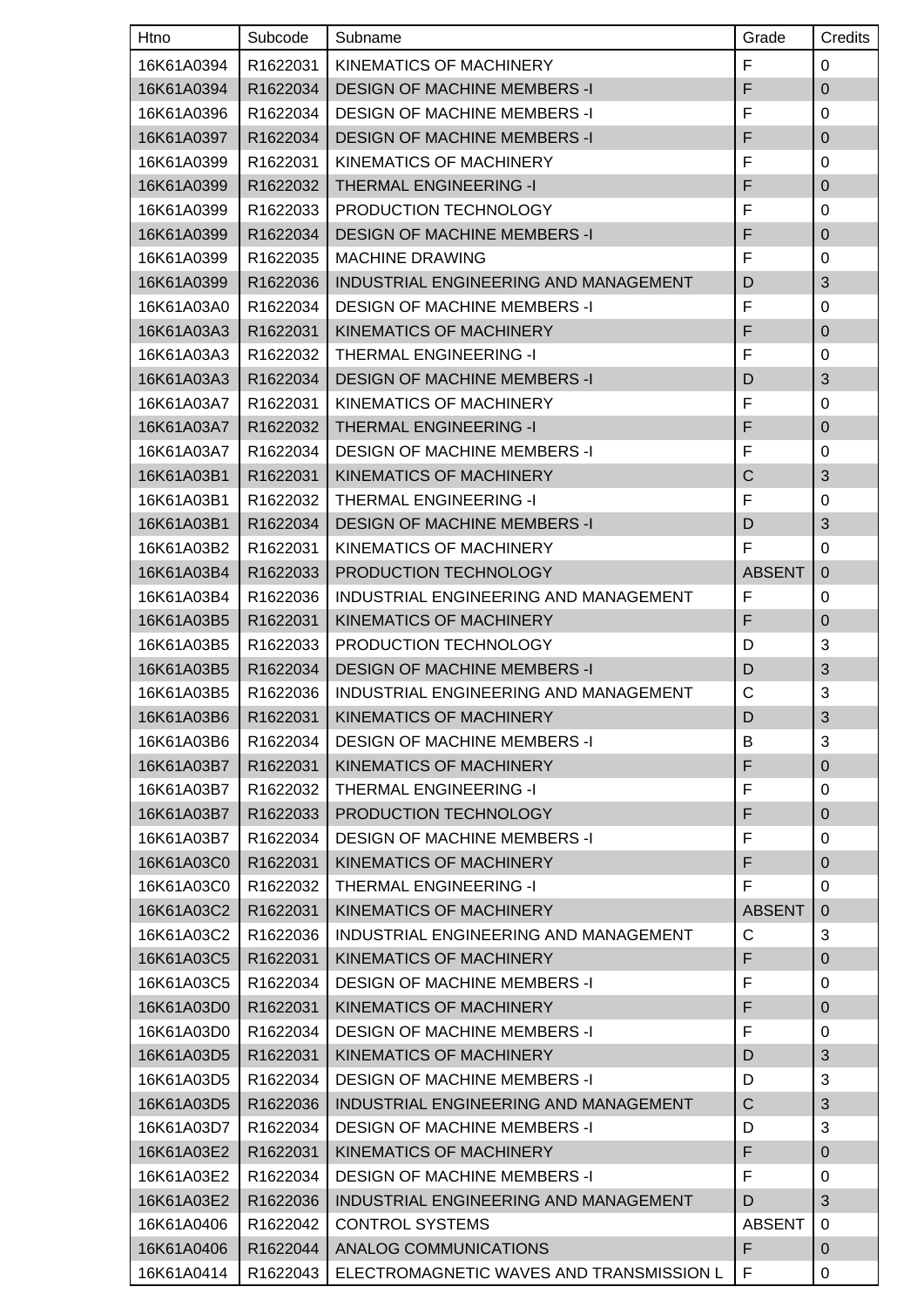| Htno       | Subcode  | Subname                                  | Grade         | Credits        |
|------------|----------|------------------------------------------|---------------|----------------|
| 16K61A0428 | R1622042 | <b>CONTROL SYSTEMS</b>                   | F             | $\mathbf 0$    |
| 16K61A0428 | R1622043 | ELECTROMAGNETIC WAVES AND TRANSMISSION L | F             | 0              |
| 16K61A0428 | R1622044 | ANALOG COMMUNICATIONS                    | D             | 3              |
| 16K61A0433 | R1622043 | ELECTROMAGNETIC WAVES AND TRANSMISSION L | F             | 0              |
| 16K61A0433 | R1622044 | ANALOG COMMUNICATIONS                    | <b>ABSENT</b> | $\Omega$       |
| 16K61A0433 | R1622045 | PULSE AND DIGITAL CIRCUITS               | <b>ABSENT</b> | 0              |
| 16K61A0436 | R1622043 | ELECTROMAGNETIC WAVES AND TRANSMISSION L | F             | $\mathbf 0$    |
| 16K61A0439 | R1622045 | PULSE AND DIGITAL CIRCUITS               | D             | 3              |
| 16K61A0449 | R1622041 | ELECTRONIC CIRCUIT ANALYSIS              | <b>ABSENT</b> | $\mathbf{0}$   |
| 16K61A0449 | R1622042 | <b>CONTROL SYSTEMS</b>                   | <b>ABSENT</b> | 0              |
| 16K61A0449 | R1622043 | ELECTROMAGNETIC WAVES AND TRANSMISSION L | <b>ABSENT</b> | $\mathbf{0}$   |
| 16K61A0449 | R1622044 | ANALOG COMMUNICATIONS                    | <b>ABSENT</b> | 0              |
| 16K61A0450 | R1622043 | ELECTROMAGNETIC WAVES AND TRANSMISSION L | F             | $\mathbf 0$    |
| 16K61A0450 | R1622044 | ANALOG COMMUNICATIONS                    | F             | 0              |
| 16K61A0450 | R1622045 | PULSE AND DIGITAL CIRCUITS               | F             | $\mathbf 0$    |
| 16K61A0451 | R1622041 | ELECTRONIC CIRCUIT ANALYSIS              | D             | 3              |
| 16K61A0451 | R1622043 | ELECTROMAGNETIC WAVES AND TRANSMISSION L | F             | $\pmb{0}$      |
| 16K61A0451 | R1622044 | ANALOG COMMUNICATIONS                    | F             | 0              |
| 16K61A0451 | R1622045 | PULSE AND DIGITAL CIRCUITS               | F             | $\pmb{0}$      |
| 16K61A0468 | R1622042 | <b>CONTROL SYSTEMS</b>                   | F             | 0              |
| 16K61A0468 | R1622044 | <b>ANALOG COMMUNICATIONS</b>             | F             | $\mathbf{0}$   |
| 16K61A0491 | R1622044 | ANALOG COMMUNICATIONS                    | D             | 3              |
| 16K61A0495 | R1622043 | ELECTROMAGNETIC WAVES AND TRANSMISSION L | D             | 3              |
| 16K61A04A2 | R1622044 | ANALOG COMMUNICATIONS                    | F             | 0              |
| 16K61A04A5 | R1622043 | ELECTROMAGNETIC WAVES AND TRANSMISSION L | <b>ABSENT</b> | $\Omega$       |
| 16K61A04B6 | R1622042 | <b>CONTROL SYSTEMS</b>                   | <b>ABSENT</b> | 0              |
| 16K61A04B6 | R1622043 | ELECTROMAGNETIC WAVES AND TRANSMISSION L | <b>ABSENT</b> | $\mathbf 0$    |
| 16K61A04D8 | R1622043 | ELECTROMAGNETIC WAVES AND TRANSMISSION L | F.            | $\pmb{0}$      |
| 16K61A04D8 | R1622044 | ANALOG COMMUNICATIONS                    | <b>ABSENT</b> | $\overline{0}$ |
| 16K61A04E2 | R1622041 | ELECTRONIC CIRCUIT ANALYSIS              | F             | 0              |
| 16K61A04E2 | R1622042 | <b>CONTROL SYSTEMS</b>                   | <b>ABSENT</b> | $\mathbf{0}$   |
| 16K61A04F0 | R1622041 | ELECTRONIC CIRCUIT ANALYSIS              | F             | 0              |
| 16K61A0514 | R1622053 | ADVANCED DATA STRUCTURES                 | D             | 3              |
| 16K61A0521 | R1622052 | <b>JAVA PROGRAMMING</b>                  | F             | 0              |
| 16K61A0521 | R1622055 | FORMAL LANGUAGES AND AUTOMATA THEORY     | F             | $\mathbf 0$    |
| 16K61A0522 | R1622055 | FORMAL LANGUAGES AND AUTOMATA THEORY     | F             | 0              |
| 16K61A0531 | R1622051 | SOFTWARE ENGINEERING                     | F             | $\mathbf 0$    |
| 16K61A0531 | R1622052 | <b>JAVA PROGRAMMING</b>                  | F             | 0              |
| 16K61A0531 | R1622054 | <b>COMPUTER ORGANIZATION</b>             | F             | $\pmb{0}$      |
| 16K61A0537 | R1622051 | SOFTWARE ENGINEERING                     | F             | 0              |
| 16K61A0537 | R1622056 | PRINCIPLES OF PROGRAMMING LANGUAGES      | <b>ABSENT</b> | $\mathbf{0}$   |
| 16K61A05C1 | R1622051 | SOFTWARE ENGINEERING                     | <b>ABSENT</b> | 0              |
| 16K61A05G5 | R1622055 | FORMAL LANGUAGES AND AUTOMATA THEORY     | F             | 0              |
| 16K61A05H1 | R1622055 | FORMAL LANGUAGES AND AUTOMATA THEORY     | F             | 0              |
| 16K61A05H4 | R1622053 | ADVANCED DATA STRUCTURES                 | $\mathsf C$   | 3              |
| 16K61A05H6 | R1622054 | <b>COMPUTER ORGANIZATION</b>             | F             | 0              |
| 16K61A05H6 | R1622055 | FORMAL LANGUAGES AND AUTOMATA THEORY     | F             | $\mathbf 0$    |
| 16K61A05H6 | R1622056 | PRINCIPLES OF PROGRAMMING LANGUAGES      | D             | 3              |
| 16K61A1201 | R1622054 | <b>COMPUTER ORGANIZATION</b>             | <b>ABSENT</b> | $\overline{0}$ |
| 16K61A1201 | R1622056 | PRINCIPLES OF PROGRAMMING LANGUAGES      | <b>ABSENT</b> | 0              |
| 16K61A1201 | R1622122 | E-COMMERCE                               | <b>ABSENT</b> | $\mathbf{0}$   |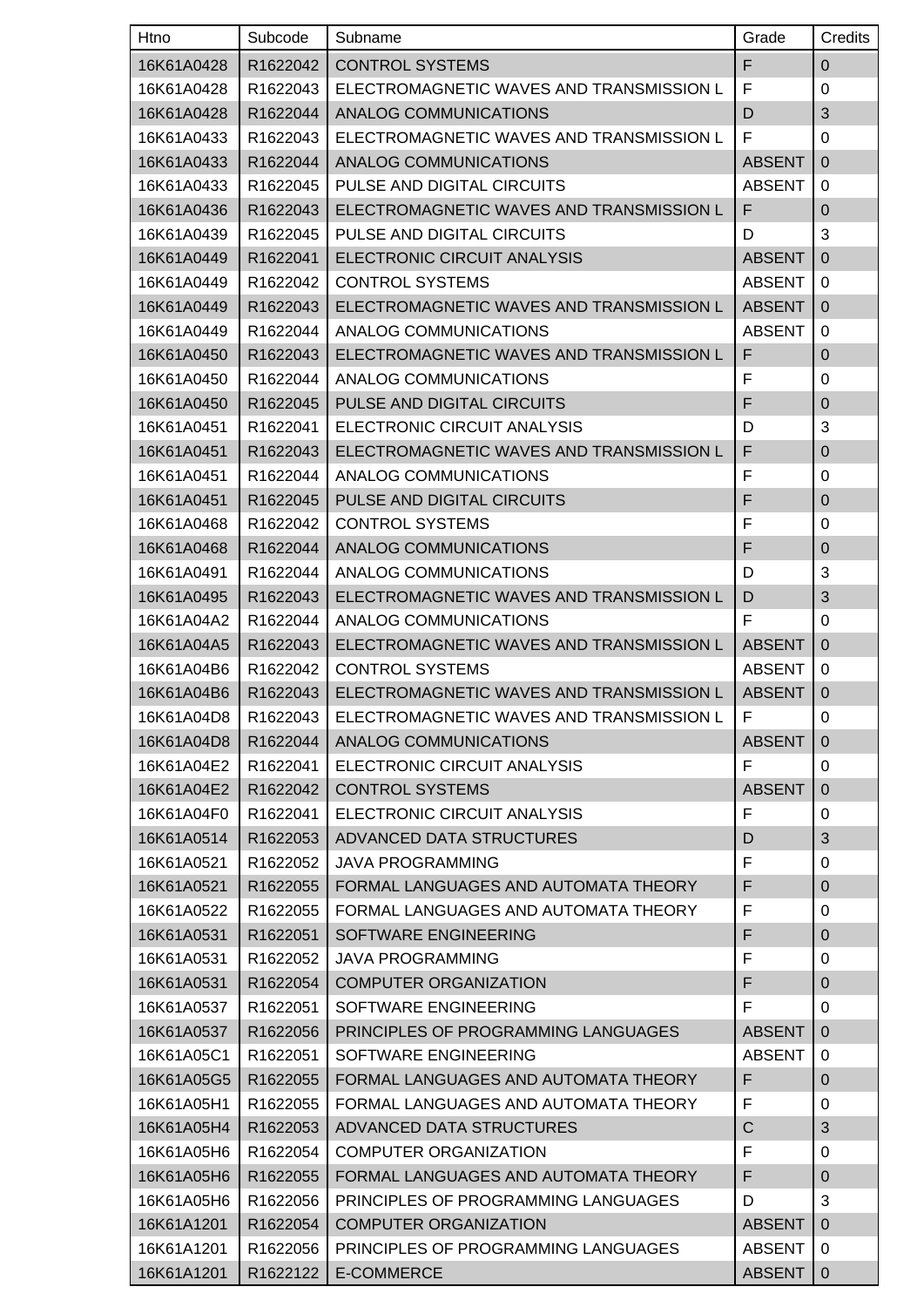| Htno       | Subcode  | Subname                                     | Grade         | Credits        |
|------------|----------|---------------------------------------------|---------------|----------------|
| 16K61A1223 | R1622054 | <b>COMPUTER ORGANIZATION</b>                | F             | $\mathbf 0$    |
| 16K61A1231 | R1622052 | <b>JAVA PROGRAMMING</b>                     | <b>ABSENT</b> | $\overline{0}$ |
| 16K61A1231 | R1622054 | <b>COMPUTER ORGANIZATION</b>                | <b>ABSENT</b> | 0              |
| 16K61A2707 | R1622271 | <b>PROBABILITY &amp; STATISTICS</b>         | D             | $\mathfrak{B}$ |
| 16K61A2707 | R1622272 | <b>MOMENTUM TRANSFER</b>                    | D             | 3              |
| 16K61A2707 | R1622273 | PETROLEUM GEOLOGY                           | <b>ABSENT</b> | $\overline{0}$ |
| 16K61A2707 | R1622274 | THERMODYNAMICS FOR PETROLEUM ENGINEERS      | <b>ABSENT</b> | 0              |
| 16K61A2707 | R1622275 | PROCESS HEAT TRANSFER                       | D             | 3              |
| 16K61A2707 | R1622276 | PETROLEUM EXPLORATION                       | F             | 0              |
| 16K61A2715 | R1622271 | <b>PROBABILITY &amp; STATISTICS</b>         | F             | $\mathbf 0$    |
| 16K61A2715 | R1622272 | <b>MOMENTUM TRANSFER</b>                    | C             | 3              |
| 16K61A2715 | R1622275 | PROCESS HEAT TRANSFER                       | D             | $\mathfrak{B}$ |
| 16K61A2721 | R1622272 | <b>MOMENTUM TRANSFER</b>                    | C             | 3              |
| 16K61A2726 | R1622272 | <b>MOMENTUM TRANSFER</b>                    | B             | $\mathfrak{B}$ |
| 16K61A2729 | R1622272 | <b>MOMENTUM TRANSFER</b>                    | $\mathsf{C}$  | 3              |
| 17K61A0104 | R1622011 | <b>BUILDING PLANNING &amp; DRAWING</b>      | <b>ABSENT</b> | $\overline{0}$ |
| 17K61A0104 | R1622012 | STRENGTH OF MATERIALS - II                  | <b>ABSENT</b> | 0              |
| 17K61A0104 | R1622016 | <b>TRANSPORTATION ENGINEERING - I</b>       | F             | $\mathbf 0$    |
| 17K61A0109 | R1622012 | STRENGTH OF MATERIALS - II                  | <b>ABSENT</b> | 0              |
| 17K61A0109 | R1622015 | <b>STRUCTURAL ANALYSIS - I</b>              | F             | $\mathbf 0$    |
| 17K61A0111 | R1622012 | <b>STRENGTH OF MATERIALS - II</b>           | F             | 0              |
| 17K61A0114 | R1622012 | <b>STRENGTH OF MATERIALS - II</b>           | <b>ABSENT</b> | $\overline{0}$ |
| 17K61A0114 | R1622013 | <b>HYDRAULICS &amp; HYDRAULIC MACHINERY</b> | <b>ABSENT</b> | 0              |
| 17K61A0114 | R1622015 | <b>STRUCTURAL ANALYSIS - I</b>              | <b>ABSENT</b> | $\overline{0}$ |
| 17K61A0118 | R1622012 | <b>STRENGTH OF MATERIALS - II</b>           | <b>ABSENT</b> | 0              |
| 17K61A0118 | R1622015 | <b>STRUCTURAL ANALYSIS - I</b>              | F             | $\overline{0}$ |
| 17K61A0119 | R1622012 | <b>STRENGTH OF MATERIALS - II</b>           | <b>ABSENT</b> | 0              |
| 17K61A0119 |          | R1622015   STRUCTURAL ANALYSIS - I          | ABSENT   0    |                |
| 17K61A0124 | R1622012 | STRENGTH OF MATERIALS - II                  | F             | 0              |
| 17K61A0124 | R1622014 | CONCRETE TECHNOLOGY                         | $\mathsf{C}$  | 3              |
| 17K61A0124 | R1622015 | STRUCTURAL ANALYSIS - I                     | F             | 0              |
| 17K61A0126 | R1622011 | <b>BUILDING PLANNING &amp; DRAWING</b>      | <b>ABSENT</b> | $\overline{0}$ |
| 17K61A0126 | R1622012 | STRENGTH OF MATERIALS - II                  | D             | 3              |
| 17K61A0126 | R1622015 | <b>STRUCTURAL ANALYSIS - I</b>              | F.            | $\overline{0}$ |
| 17K61A0128 | R1622013 | <b>HYDRAULICS &amp; HYDRAULIC MACHINERY</b> | <b>ABSENT</b> | 0              |
| 17K61A0128 | R1622014 | CONCRETE TECHNOLOGY                         | F.            | $\mathbf 0$    |
| 17K61A0135 | R1622012 | <b>STRENGTH OF MATERIALS - II</b>           | <b>ABSENT</b> | $\mathbf 0$    |
| 17K61A0135 | R1622013 | <b>HYDRAULICS &amp; HYDRAULIC MACHINERY</b> | <b>ABSENT</b> | $\mathbf 0$    |
| 17K61A0135 | R1622015 | STRUCTURAL ANALYSIS - I                     | F             | $\mathbf 0$    |
| 17K61A0136 | R1622014 | CONCRETE TECHNOLOGY                         | F             | $\mathbf 0$    |
| 17K61A0144 | R1622011 | <b>BUILDING PLANNING &amp; DRAWING</b>      | <b>ABSENT</b> | 0              |
| 17K61A0144 | R1622016 | <b>TRANSPORTATION ENGINEERING - I</b>       | <b>ABSENT</b> | $\mathbf 0$    |
| 17K61A0146 | R1622015 | STRUCTURAL ANALYSIS - I                     | D             | 3              |
| 17K61A0154 | R1622012 | <b>STRENGTH OF MATERIALS - II</b>           | $\mathsf C$   | $\mathfrak{S}$ |
| 17K61A0154 | R1622015 | STRUCTURAL ANALYSIS - I                     | F             | 0              |
| 17K61A0154 | R1622016 | <b>TRANSPORTATION ENGINEERING - I</b>       | $\mathsf{C}$  | $\mathfrak{S}$ |
| 17K61A0211 | R1622023 | SWITCHING THEORY AND LOGIC DESIGN           | D             | 3              |
| 17K61A0217 | R1622021 | ELECTRICAL MEASUREMENTS                     | F             | $\mathbf{0}$   |
| 17K61A0217 | R1622022 | <b>ELECTRICAL MACHINES-II</b>               | F             | 0              |
| 17K61A0217 | R1622026 | <b>MANAGEMENT SCIENCE</b>                   | F             | $\mathbf 0$    |
| 17K61A0221 | R1622021 | ELECTRICAL MEASUREMENTS                     | С             | 3              |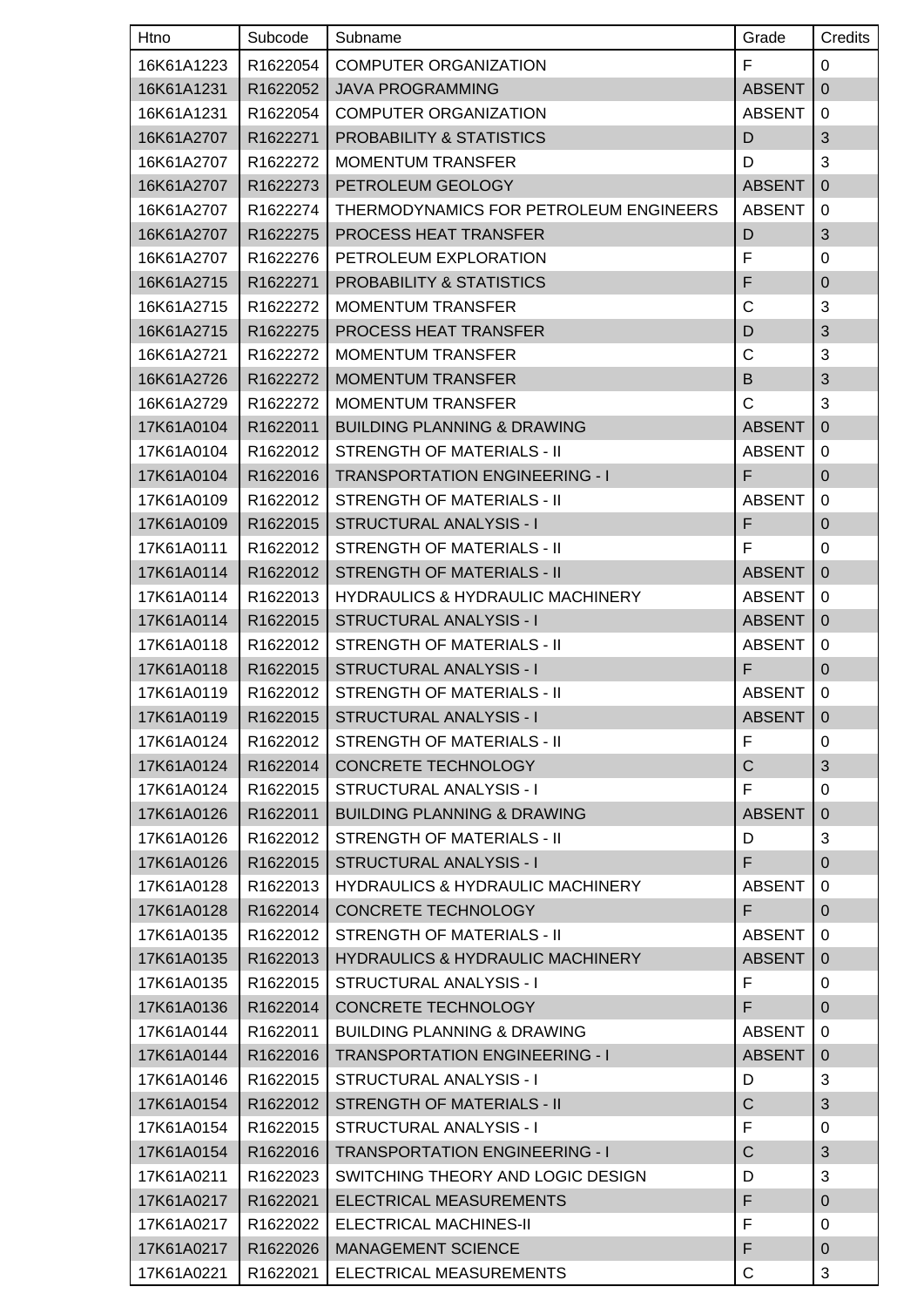| Htno       | Subcode  | Subname                               | Grade                                                                                                                                                                                                                                                                                                                                                                                                                                                    | Credits        |
|------------|----------|---------------------------------------|----------------------------------------------------------------------------------------------------------------------------------------------------------------------------------------------------------------------------------------------------------------------------------------------------------------------------------------------------------------------------------------------------------------------------------------------------------|----------------|
| 17K61A0221 | R1622026 | <b>MANAGEMENT SCIENCE</b>             | D                                                                                                                                                                                                                                                                                                                                                                                                                                                        | $\mathfrak{S}$ |
| 17K61A0229 | R1622021 | ELECTRICAL MEASUREMENTS               | F                                                                                                                                                                                                                                                                                                                                                                                                                                                        | 0              |
| 17K61A0229 | R1622025 | <b>POWER SYSTEMS-I</b>                | F                                                                                                                                                                                                                                                                                                                                                                                                                                                        | $\overline{0}$ |
| 17K61A0229 | R1622026 | <b>MANAGEMENT SCIENCE</b>             | D                                                                                                                                                                                                                                                                                                                                                                                                                                                        | 3              |
| 17K61A0250 | R1622021 | ELECTRICAL MEASUREMENTS               | B                                                                                                                                                                                                                                                                                                                                                                                                                                                        | 3              |
| 17K61A0251 | R1622021 | ELECTRICAL MEASUREMENTS               | C                                                                                                                                                                                                                                                                                                                                                                                                                                                        | 3              |
| 17K61A0251 | R1622022 | <b>ELECTRICAL MACHINES-II</b>         | F                                                                                                                                                                                                                                                                                                                                                                                                                                                        | $\pmb{0}$      |
| 17K61A0260 | R1622022 | ELECTRICAL MACHINES-II                | D                                                                                                                                                                                                                                                                                                                                                                                                                                                        | 3              |
| 17K61A0303 | R1622036 | INDUSTRIAL ENGINEERING AND MANAGEMENT | $\mathsf{S}% _{T}=\mathsf{S}_{T}\!\left( a,b\right) ,\ \mathsf{S}_{T}=\mathsf{S}_{T}\!\left( a,b\right) ,\ \mathsf{S}_{T}=\mathsf{S}_{T}\!\left( a,b\right) ,\ \mathsf{S}_{T}=\mathsf{S}_{T}\!\left( a,b\right) ,\ \mathsf{S}_{T}=\mathsf{S}_{T}\!\left( a,b\right) ,\ \mathsf{S}_{T}=\mathsf{S}_{T}\!\left( a,b\right) ,\ \mathsf{S}_{T}=\mathsf{S}_{T}\!\left( a,b\right) ,\ \mathsf{S}_{T}=\mathsf{S}_{T}\!\left( a,b\right) ,\ \mathsf{S}_{T}=\math$ | $\mathfrak{B}$ |
| 17K61A0304 | R1622032 | THERMAL ENGINEERING -I                | F                                                                                                                                                                                                                                                                                                                                                                                                                                                        | 0              |
| 17K61A0308 | R1622032 | <b>THERMAL ENGINEERING -I</b>         | <b>ABSENT</b>                                                                                                                                                                                                                                                                                                                                                                                                                                            | 0              |
| 17K61A0308 | R1622035 | <b>MACHINE DRAWING</b>                | <b>ABSENT</b>                                                                                                                                                                                                                                                                                                                                                                                                                                            | $\Omega$       |
| 17K61A0308 | R1622036 | INDUSTRIAL ENGINEERING AND MANAGEMENT | <b>ABSENT</b>                                                                                                                                                                                                                                                                                                                                                                                                                                            | $\overline{0}$ |
| 17K61A0316 | R1622032 | THERMAL ENGINEERING -I                | F                                                                                                                                                                                                                                                                                                                                                                                                                                                        | 0              |
| 17K61A0316 | R1622036 | INDUSTRIAL ENGINEERING AND MANAGEMENT | F                                                                                                                                                                                                                                                                                                                                                                                                                                                        | $\mathbf 0$    |
| 17K61A0320 | R1622034 | <b>DESIGN OF MACHINE MEMBERS -I</b>   | F                                                                                                                                                                                                                                                                                                                                                                                                                                                        | 0              |
| 17K61A0321 | R1622031 | KINEMATICS OF MACHINERY               | F                                                                                                                                                                                                                                                                                                                                                                                                                                                        | $\mathbf 0$    |
| 17K61A0321 | R1622032 | THERMAL ENGINEERING -I                | <b>ABSENT</b>                                                                                                                                                                                                                                                                                                                                                                                                                                            | 0              |
| 17K61A0321 | R1622034 | <b>DESIGN OF MACHINE MEMBERS -I</b>   | F                                                                                                                                                                                                                                                                                                                                                                                                                                                        | $\pmb{0}$      |
| 17K61A0321 | R1622036 | INDUSTRIAL ENGINEERING AND MANAGEMENT | F                                                                                                                                                                                                                                                                                                                                                                                                                                                        | $\mathbf 0$    |
| 17K61A0328 | R1622031 | KINEMATICS OF MACHINERY               | D                                                                                                                                                                                                                                                                                                                                                                                                                                                        | 3              |
| 17K61A0328 | R1622032 | THERMAL ENGINEERING -I                | F                                                                                                                                                                                                                                                                                                                                                                                                                                                        | 0              |
| 17K61A0328 | R1622034 | <b>DESIGN OF MACHINE MEMBERS -I</b>   | F                                                                                                                                                                                                                                                                                                                                                                                                                                                        | $\overline{0}$ |
| 17K61A0332 | R1622031 | KINEMATICS OF MACHINERY               | F                                                                                                                                                                                                                                                                                                                                                                                                                                                        | 0              |
| 17K61A0332 | R1622032 | <b>THERMAL ENGINEERING -I</b>         | F                                                                                                                                                                                                                                                                                                                                                                                                                                                        | $\mathbf 0$    |
| 17K61A0332 | R1622034 | <b>DESIGN OF MACHINE MEMBERS -I</b>   | F                                                                                                                                                                                                                                                                                                                                                                                                                                                        | 0              |
| 17K61A0333 | R1622036 | INDUSTRIAL ENGINEERING AND MANAGEMENT | <b>ABSENT</b>                                                                                                                                                                                                                                                                                                                                                                                                                                            | $\mathbf 0$    |
| 17K61A0334 | R1622031 | KINEMATICS OF MACHINERY               | $\mathsf F$                                                                                                                                                                                                                                                                                                                                                                                                                                              | 0              |
| 17K61A0334 | R1622034 | <b>DESIGN OF MACHINE MEMBERS -I</b>   | <b>ABSENT</b>                                                                                                                                                                                                                                                                                                                                                                                                                                            | $\mathbf 0$    |
| 17K61A0334 | R1622036 | INDUSTRIAL ENGINEERING AND MANAGEMENT | <b>ABSENT</b>                                                                                                                                                                                                                                                                                                                                                                                                                                            | 0              |
| 17K61A0337 | R1622034 | <b>DESIGN OF MACHINE MEMBERS -I</b>   | F                                                                                                                                                                                                                                                                                                                                                                                                                                                        | $\mathbf 0$    |
| 17K61A0338 | R1622036 | INDUSTRIAL ENGINEERING AND MANAGEMENT | C                                                                                                                                                                                                                                                                                                                                                                                                                                                        | 3              |
| 17K61A0342 | R1622034 | <b>DESIGN OF MACHINE MEMBERS -I</b>   | $\mathsf{C}$                                                                                                                                                                                                                                                                                                                                                                                                                                             | 3              |
| 17K61A0343 | R1622034 | <b>DESIGN OF MACHINE MEMBERS -I</b>   | F                                                                                                                                                                                                                                                                                                                                                                                                                                                        | 0              |
| 17K61A0343 | R1622036 | INDUSTRIAL ENGINEERING AND MANAGEMENT | $\mathsf{C}$                                                                                                                                                                                                                                                                                                                                                                                                                                             | 3              |
| 17K61A0347 | R1622036 | INDUSTRIAL ENGINEERING AND MANAGEMENT | D                                                                                                                                                                                                                                                                                                                                                                                                                                                        | 3              |
| 17K61A0348 | R1622036 | INDUSTRIAL ENGINEERING AND MANAGEMENT | F                                                                                                                                                                                                                                                                                                                                                                                                                                                        | $\overline{0}$ |
| 17K61A0349 | R1622031 | KINEMATICS OF MACHINERY               | F                                                                                                                                                                                                                                                                                                                                                                                                                                                        | 0              |
| 17K61A0349 | R1622034 | <b>DESIGN OF MACHINE MEMBERS -I</b>   | F                                                                                                                                                                                                                                                                                                                                                                                                                                                        | $\pmb{0}$      |
| 17K61A0350 | R1622033 | PRODUCTION TECHNOLOGY                 | D                                                                                                                                                                                                                                                                                                                                                                                                                                                        | 3              |
| 17K61A0350 | R1622034 | <b>DESIGN OF MACHINE MEMBERS -I</b>   | D                                                                                                                                                                                                                                                                                                                                                                                                                                                        | 3              |
| 17K61A0350 | R1622036 | INDUSTRIAL ENGINEERING AND MANAGEMENT | D                                                                                                                                                                                                                                                                                                                                                                                                                                                        | 3              |
| 17K61A0351 | R1622036 | INDUSTRIAL ENGINEERING AND MANAGEMENT | $\mathsf{C}$                                                                                                                                                                                                                                                                                                                                                                                                                                             | $\mathfrak{S}$ |
| 17K61A0356 | R1622032 | THERMAL ENGINEERING -I                | F                                                                                                                                                                                                                                                                                                                                                                                                                                                        | 0              |
| 17K61A0356 | R1622036 | INDUSTRIAL ENGINEERING AND MANAGEMENT | F                                                                                                                                                                                                                                                                                                                                                                                                                                                        | $\mathbf 0$    |
| 17K61A0357 | R1622036 | INDUSTRIAL ENGINEERING AND MANAGEMENT | F                                                                                                                                                                                                                                                                                                                                                                                                                                                        | 0              |
| 17K61A0360 | R1622032 | <b>THERMAL ENGINEERING -I</b>         | F                                                                                                                                                                                                                                                                                                                                                                                                                                                        | $\overline{0}$ |
| 17K61A0360 | R1622036 | INDUSTRIAL ENGINEERING AND MANAGEMENT | D                                                                                                                                                                                                                                                                                                                                                                                                                                                        | 3              |
| 17K61A0363 | R1622031 | KINEMATICS OF MACHINERY               | F                                                                                                                                                                                                                                                                                                                                                                                                                                                        | $\mathbf 0$    |
| 17K61A0363 | R1622033 | PRODUCTION TECHNOLOGY                 | D                                                                                                                                                                                                                                                                                                                                                                                                                                                        | 3              |
| 17K61A0363 | R1622034 | <b>DESIGN OF MACHINE MEMBERS -I</b>   | F                                                                                                                                                                                                                                                                                                                                                                                                                                                        | 0              |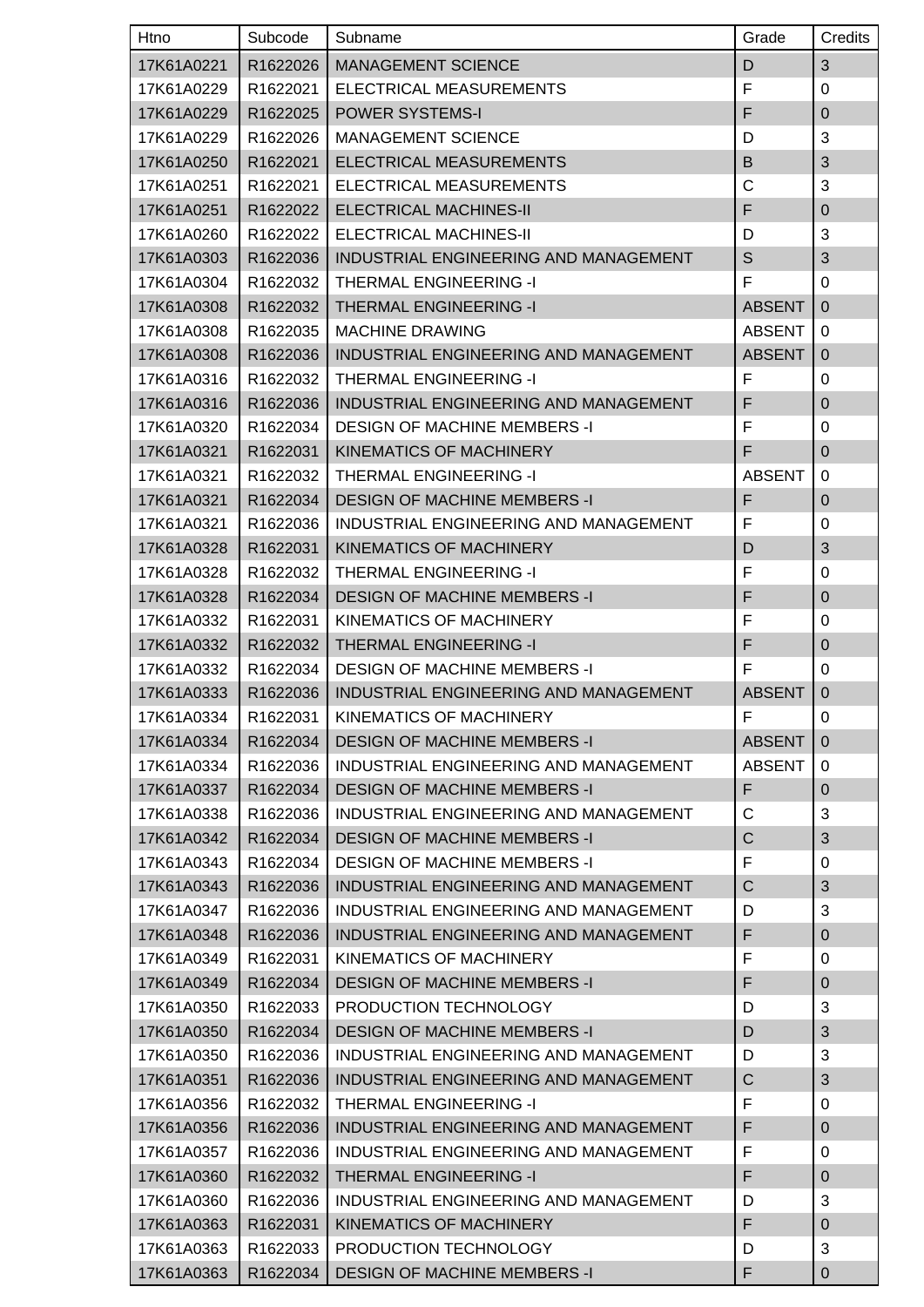| Htno       | Subcode              | Subname                               | Grade         | Credits        |
|------------|----------------------|---------------------------------------|---------------|----------------|
| 17K61A0365 | R1622031             | KINEMATICS OF MACHINERY               | F             | $\mathbf 0$    |
| 17K61A0365 | R1622032             | <b>THERMAL ENGINEERING -I</b>         | F             | $\pmb{0}$      |
| 17K61A0365 | R1622036             | INDUSTRIAL ENGINEERING AND MANAGEMENT | $\mathsf{C}$  | 3              |
| 17K61A0370 | R1622033             | PRODUCTION TECHNOLOGY                 | F             | $\mathbf 0$    |
| 17K61A0370 | R1622036             | INDUSTRIAL ENGINEERING AND MANAGEMENT | F             | 0              |
| 17K61A0378 | R1622031             | KINEMATICS OF MACHINERY               | F             | $\mathbf 0$    |
| 17K61A0378 | R1622032             | THERMAL ENGINEERING -I                | F             | 0              |
| 17K61A0378 | R1622034             | <b>DESIGN OF MACHINE MEMBERS -I</b>   | F             | $\mathbf 0$    |
| 17K61A0379 | R1622031             | KINEMATICS OF MACHINERY               | F             | 0              |
| 17K61A0379 | R1622033             | PRODUCTION TECHNOLOGY                 | D             | $\mathfrak{B}$ |
| 17K61A0380 | R1622031             | KINEMATICS OF MACHINERY               | F             | 0              |
| 17K61A0380 | R1622032             | <b>THERMAL ENGINEERING -I</b>         | F             | $\pmb{0}$      |
| 17K61A0380 | R1622033             | PRODUCTION TECHNOLOGY                 | F             | 0              |
| 17K61A0380 | R1622034             | <b>DESIGN OF MACHINE MEMBERS -I</b>   | F             | $\mathbf 0$    |
| 17K61A0383 | R1622034             | <b>DESIGN OF MACHINE MEMBERS -I</b>   | F             | 0              |
| 17K61A0386 | R1622031             | <b>KINEMATICS OF MACHINERY</b>        | F             | $\mathbf 0$    |
| 17K61A0386 | R1622034             | <b>DESIGN OF MACHINE MEMBERS -I</b>   | F             | 0              |
| 17K61A0387 | R1622031             | KINEMATICS OF MACHINERY               | F             | $\mathbf 0$    |
| 17K61A0387 | R1622033             | PRODUCTION TECHNOLOGY                 | D             | 3              |
| 17K61A0387 | R1622034             | <b>DESIGN OF MACHINE MEMBERS -I</b>   | F             | $\pmb{0}$      |
| 17K61A0388 | R1622031             | KINEMATICS OF MACHINERY               | F             | 0              |
| 17K61A0388 | R1622033             | PRODUCTION TECHNOLOGY                 | F             | $\mathbf 0$    |
| 17K61A0388 | R1622036             | INDUSTRIAL ENGINEERING AND MANAGEMENT | <b>ABSENT</b> | $\mathbf 0$    |
| 17K61A0391 | R1622034             | <b>DESIGN OF MACHINE MEMBERS -I</b>   | F             | $\mathbf 0$    |
| 17K61A0399 | R1622031             | KINEMATICS OF MACHINERY               | F             | 0              |
| 17K61A0399 | R1622034             | <b>DESIGN OF MACHINE MEMBERS -I</b>   | F             | $\mathbf 0$    |
| 17K61A0399 | R1622036             | INDUSTRIAL ENGINEERING AND MANAGEMENT | D             | 3              |
| 17K61A03A1 | R <sub>1622031</sub> | KINEMATICS OF MACHINERY               | $\mathsf F$   | $\pmb{0}$      |
| 17K61A03A1 | R1622034             | <b>DESIGN OF MACHINE MEMBERS -I</b>   | F             | 0              |
| 17K61A03A3 | R1622031             | KINEMATICS OF MACHINERY               | <b>ABSENT</b> | $\mathbf 0$    |
| 17K61A03A3 | R1622034             | <b>DESIGN OF MACHINE MEMBERS -I</b>   | F             | 0              |
| 17K61A03A4 | R1622031             | <b>KINEMATICS OF MACHINERY</b>        | F             | $\pmb{0}$      |
| 17K61A03A4 | R1622033             | PRODUCTION TECHNOLOGY                 | D             | 3              |
| 17K61A03A4 | R1622036             | INDUSTRIAL ENGINEERING AND MANAGEMENT | F             | $\mathbf 0$    |
| 17K61A03A5 | R1622031             | KINEMATICS OF MACHINERY               | F             | 0              |
| 17K61A03A5 | R1622032             | THERMAL ENGINEERING -I                | F             | $\mathbf 0$    |
| 17K61A03A5 | R1622033             | PRODUCTION TECHNOLOGY                 | F             | 0              |
| 17K61A03A7 | R1622031             | KINEMATICS OF MACHINERY               | F             | $\mathbf 0$    |
| 17K61A03A8 | R1622031             | KINEMATICS OF MACHINERY               | F             | 0              |
| 17K61A03A8 | R1622034             | <b>DESIGN OF MACHINE MEMBERS -I</b>   | F             | $\overline{0}$ |
| 17K61A03A9 | R1622031             | KINEMATICS OF MACHINERY               | D             | 3              |
| 17K61A03A9 | R1622034             | <b>DESIGN OF MACHINE MEMBERS -I</b>   | D             | $\mathfrak{B}$ |
| 17K61A03B0 | R1622032             | THERMAL ENGINEERING -I                | F             | 0              |
| 17K61A03B0 | R1622033             | PRODUCTION TECHNOLOGY                 | F             | $\mathbf 0$    |
| 17K61A03B0 | R1622035             | <b>MACHINE DRAWING</b>                | F             | 0              |
| 17K61A03B4 | R1622032             | <b>THERMAL ENGINEERING -I</b>         | F             | $\mathbf 0$    |
| 17K61A03B4 | R1622033             | PRODUCTION TECHNOLOGY                 | F             | 0              |
| 17K61A03B4 | R1622035             | <b>MACHINE DRAWING</b>                | D             | 3              |
| 17K61A03B5 | R1622031             | KINEMATICS OF MACHINERY               | F             | 0              |
| 17K61A03B5 | R1622032             | THERMAL ENGINEERING -I                | F             | $\mathbf{0}$   |
| 17K61A03B5 | R1622036             | INDUSTRIAL ENGINEERING AND MANAGEMENT | F             | 0              |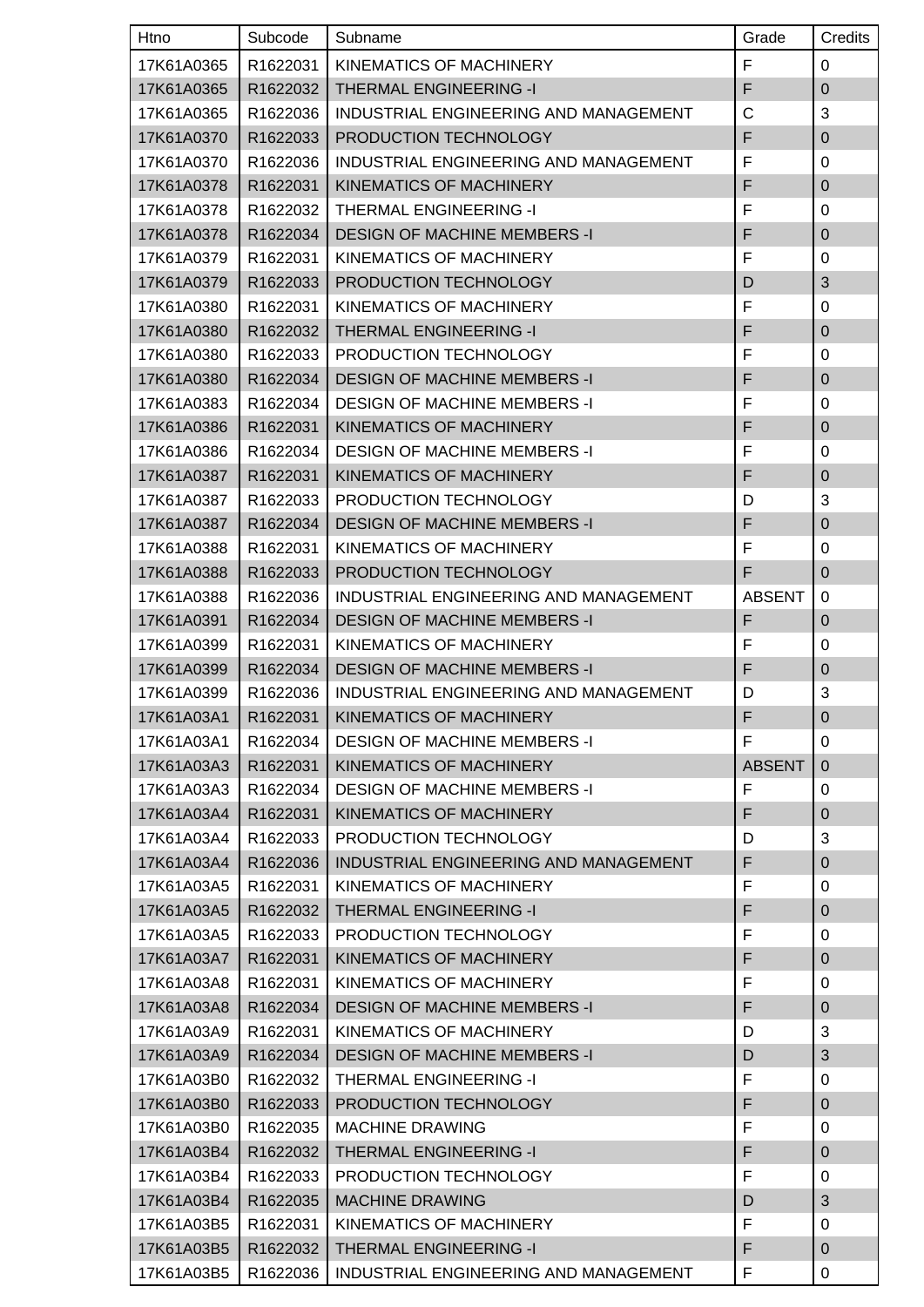| Htno       | Subcode              | Subname                                  | Grade         | Credits        |
|------------|----------------------|------------------------------------------|---------------|----------------|
| 17K61A0411 | R1622026             | <b>MANAGEMENT SCIENCE</b>                | D             | $\mathfrak{S}$ |
| 17K61A0422 | R1622042             | <b>CONTROL SYSTEMS</b>                   | F             | 0              |
| 17K61A0422 | R1622045             | PULSE AND DIGITAL CIRCUITS               | F             | $\overline{0}$ |
| 17K61A0431 | R1622043             | ELECTROMAGNETIC WAVES AND TRANSMISSION L | F             | 0              |
| 17K61A0431 | R1622044             | ANALOG COMMUNICATIONS                    | <b>ABSENT</b> | $\overline{0}$ |
| 17K61A0431 | R1622045             | PULSE AND DIGITAL CIRCUITS               | F             | 0              |
| 17K61A0437 | R1622045             | PULSE AND DIGITAL CIRCUITS               | D             | 3              |
| 17K61A0440 | R1622042             | <b>CONTROL SYSTEMS</b>                   | F             | 0              |
| 17K61A0440 | R1622045             | PULSE AND DIGITAL CIRCUITS               | F             | $\pmb{0}$      |
| 17K61A0440 | R1622047             | ANALOG COMMUNICATIONS LAB                | A             | $\overline{2}$ |
| 17K61A0442 | R1622042             | <b>CONTROL SYSTEMS</b>                   | F             | $\mathbf 0$    |
| 17K61A0442 | R1622045             | PULSE AND DIGITAL CIRCUITS               | F             | 0              |
| 17K61A0456 | R1622045             | PULSE AND DIGITAL CIRCUITS               | F             | $\mathbf 0$    |
| 17K61A0462 | R1622042             | <b>CONTROL SYSTEMS</b>                   | F             | 0              |
| 17K61A0462 | R1622043             | ELECTROMAGNETIC WAVES AND TRANSMISSION L | F             | $\mathbf 0$    |
| 17K61A0462 | R1622044             | ANALOG COMMUNICATIONS                    | F             | 0              |
| 17K61A0462 | R1622045             | PULSE AND DIGITAL CIRCUITS               | F             | $\mathbf 0$    |
| 17K61A0463 | R1622041             | ELECTRONIC CIRCUIT ANALYSIS              | F             | 0              |
| 17K61A0463 | R1622044             | ANALOG COMMUNICATIONS                    | <b>ABSENT</b> | $\mathbf 0$    |
| 17K61A0463 | R1622045             | PULSE AND DIGITAL CIRCUITS               | F             | 0              |
| 17K61A0466 | R1622042             | <b>CONTROL SYSTEMS</b>                   | F             | $\mathbf 0$    |
| 17K61A0471 | R1622043             | ELECTROMAGNETIC WAVES AND TRANSMISSION L | F             | $\Omega$       |
| 17K61A0471 | R1622044             | ANALOG COMMUNICATIONS                    | <b>ABSENT</b> | $\overline{0}$ |
| 17K61A0471 | R1622045             | PULSE AND DIGITAL CIRCUITS               | F             | 0              |
| 17K61A0482 | R1622042             | <b>CONTROL SYSTEMS</b>                   | F             | $\mathbf 0$    |
| 17K61A0482 | R1622043             | ELECTROMAGNETIC WAVES AND TRANSMISSION L | F             | 0              |
| 17K61A0482 | R1622044             | ANALOG COMMUNICATIONS                    | <b>ABSENT</b> | $\mathbf 0$    |
| 17K61A0482 | R <sub>1622045</sub> | PULSE AND DIGITAL CIRCUITS               | F             | 0              |
| 17K61A0499 | R1622041             | ELECTRONIC CIRCUIT ANALYSIS              | F             | $\pmb{0}$      |
| 17K61A0499 | R1622042             | <b>CONTROL SYSTEMS</b>                   | F             | $\mathbf 0$    |
| 17K61A04C8 | R1622026             | <b>MANAGEMENT SCIENCE</b>                | <b>ABSENT</b> | $\overline{0}$ |
| 17K61A04C8 | R1622041             | ELECTRONIC CIRCUIT ANALYSIS              | D             | 3              |
| 17K61A04D0 | R1622045             | PULSE AND DIGITAL CIRCUITS               | F             | $\mathbf 0$    |
| 17K61A04D9 | R1622043             | ELECTROMAGNETIC WAVES AND TRANSMISSION L | D             | 3              |
| 17K61A0535 | R1622051             | SOFTWARE ENGINEERING                     | F             | $\pmb{0}$      |
| 17K61A0535 | R1622054             | <b>COMPUTER ORGANIZATION</b>             | F             | 0              |
| 17K61A0536 | R1622056             | PRINCIPLES OF PROGRAMMING LANGUAGES      | D             | 3              |
| 17K61A0555 | R1622051             | SOFTWARE ENGINEERING                     | F             | 0              |
| 17K61A0555 | R1622052             | <b>JAVA PROGRAMMING</b>                  | F             | $\pmb{0}$      |
| 17K61A0555 | R1622053             | ADVANCED DATA STRUCTURES                 | F             | 0              |
| 17K61A0555 | R1622054             | <b>COMPUTER ORGANIZATION</b>             | F             | $\pmb{0}$      |
| 17K61A0555 | R1622055             | FORMAL LANGUAGES AND AUTOMATA THEORY     | F             | 0              |
| 17K61A0555 | R1622056             | PRINCIPLES OF PROGRAMMING LANGUAGES      | F             | $\mathbf 0$    |
| 17K61A0555 | R <sub>1622057</sub> | ADVANCED DATA STRUCTURES LAB             | C             | $\overline{2}$ |
| 17K61A0555 | R1622058             | <b>JAVA PROGRAMMING LAB</b>              | $\mathsf C$   | $\overline{2}$ |
| 17K61A05C2 | R1622051             | SOFTWARE ENGINEERING                     | F             | 0              |
| 17K61A05E4 | R1622053             | ADVANCED DATA STRUCTURES                 | F             | $\mathbf 0$    |
| 17K61A05E4 | R1622055             | FORMAL LANGUAGES AND AUTOMATA THEORY     | F             | 0              |
| 17K61A05E8 | R1622055             | FORMAL LANGUAGES AND AUTOMATA THEORY     | D             | $\mathfrak{B}$ |
| 17K61A05G0 | R1622051             | SOFTWARE ENGINEERING                     | D             | 3              |
| 17K61A05G0 | R1622055             | FORMAL LANGUAGES AND AUTOMATA THEORY     | F             | $\mathbf 0$    |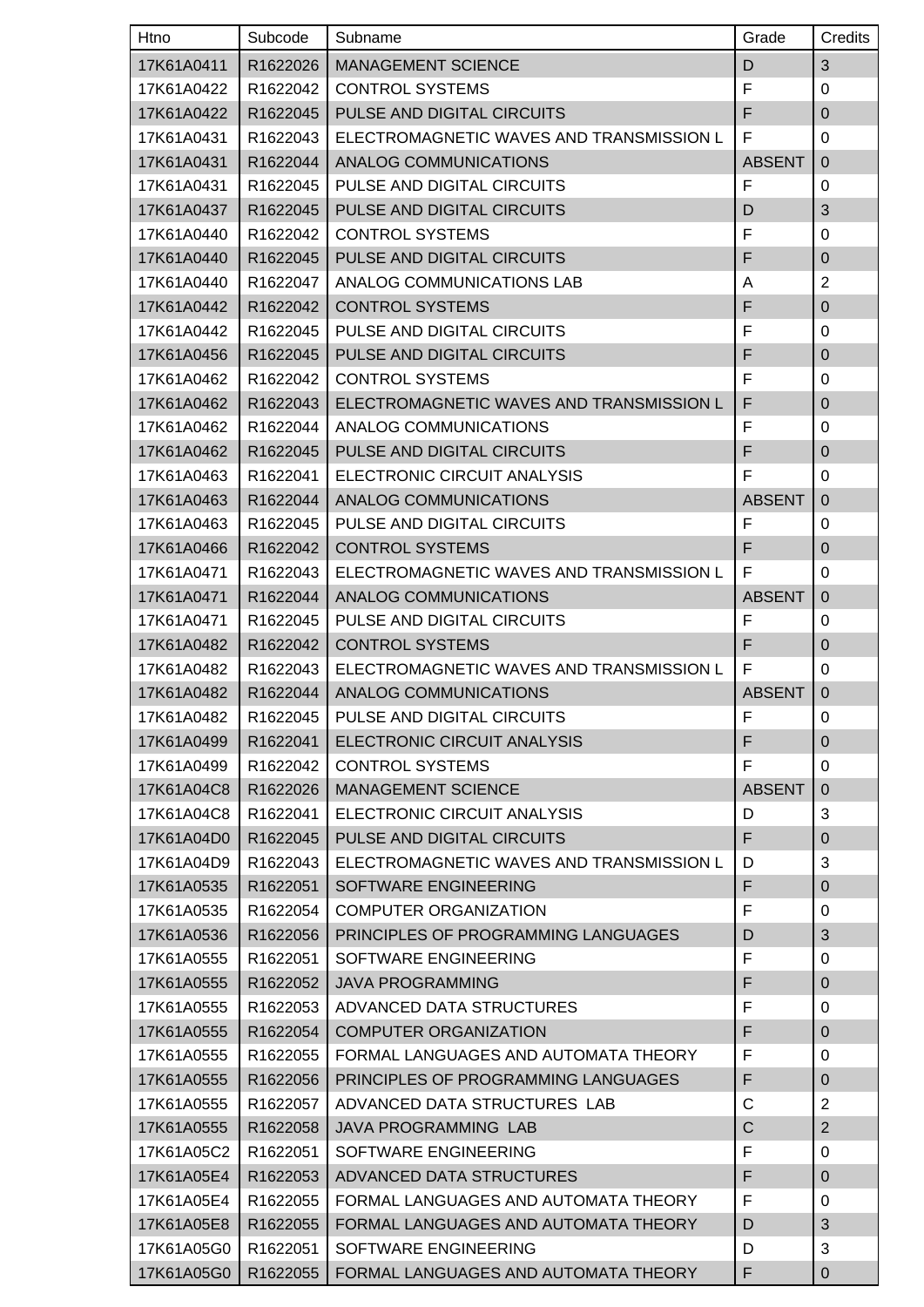| <b>Htno</b> | Subcode  | Subname                                      | Grade         | Credits        |
|-------------|----------|----------------------------------------------|---------------|----------------|
| 17K61A05G5  | R1622053 | ADVANCED DATA STRUCTURES                     | F             | 0              |
| 17K61A05G9  | R1622054 | <b>COMPUTER ORGANIZATION</b>                 | F             | $\mathbf 0$    |
| 17K61A05G9  | R1622056 | PRINCIPLES OF PROGRAMMING LANGUAGES          | F             | $\mathbf 0$    |
| 17K61A05H4  | R1622053 | ADVANCED DATA STRUCTURES                     | F             | $\pmb{0}$      |
| 17K61A05H4  | R1622054 | <b>COMPUTER ORGANIZATION</b>                 | F             | 0              |
| 17K61A05H4  | R1622056 | PRINCIPLES OF PROGRAMMING LANGUAGES          | F             | $\mathbf 0$    |
| 17K61A1201  | R1622052 | <b>JAVA PROGRAMMING</b>                      | F             | 0              |
| 17K61A1201  | R1622054 | <b>COMPUTER ORGANIZATION</b>                 | F             | $\mathbf 0$    |
| 17K61A1201  | R1622122 | E-COMMERCE                                   | C             | 3              |
| 17K61A1209  | R1622054 | <b>COMPUTER ORGANIZATION</b>                 | F             | $\pmb{0}$      |
| 17K61A1209  | R1622122 | E-COMMERCE                                   | C             | 3              |
| 17K61A1209  | R1622123 | OBJECT ORIENTED ANALYSIS AND DESIGN USIN     | C             | $\mathfrak{B}$ |
| 17K61A1225  | R1622054 | <b>COMPUTER ORGANIZATION</b>                 | F             | $\mathbf 0$    |
| 17K61A1238  | R1622121 | <b>COMPUTER GRAPHICS</b>                     | <b>ABSENT</b> | $\mathbf 0$    |
| 17K61A1242  | R1622056 | PRINCIPLES OF PROGRAMMING LANGUAGES          | F             | 0              |
| 17K61A1242  | R1622121 | <b>COMPUTER GRAPHICS</b>                     | <b>ABSENT</b> | $\overline{0}$ |
| 17K61A1244  | R1622121 | <b>COMPUTER GRAPHICS</b>                     | <b>ABSENT</b> | 0              |
| 17K61A1248  | R1622121 | <b>COMPUTER GRAPHICS</b>                     | <b>ABSENT</b> | $\mathbf 0$    |
| 17K61A1252  | R1622056 | PRINCIPLES OF PROGRAMMING LANGUAGES          | F             | 0              |
| 17K61A1252  | R1622121 | <b>COMPUTER GRAPHICS</b>                     | <b>ABSENT</b> | $\mathbf 0$    |
| 17K61A1252  | R1622122 | E-COMMERCE                                   | $\mathsf{C}$  | 3              |
| 17K65A0113  | R1622012 | <b>STRENGTH OF MATERIALS - II</b>            | F             | $\pmb{0}$      |
| 17K65A0113  | R1622013 | <b>HYDRAULICS &amp; HYDRAULIC MACHINERY</b>  | F             | 0              |
| 17K65A0113  | R1622015 | STRUCTURAL ANALYSIS - I                      | F             | $\pmb{0}$      |
| 17K65A0201  | R1622024 | <b>CONTROL SYSTEMS</b>                       | F             | 0              |
| 17K65A0209  | R1622024 | <b>CONTROL SYSTEMS</b>                       | <b>ABSENT</b> | $\overline{0}$ |
| 17K65A0215  | R1622022 | ELECTRICAL MACHINES-II                       | <b>ABSENT</b> | 0              |
| 17K65A0215  |          | R1622023   SWITCHING THEORY AND LOGIC DESIGN | ABSENT   0    |                |
| 17K65A0215  | R1622024 | <b>CONTROL SYSTEMS</b>                       | <b>ABSENT</b> | 0              |
| 17K65A0332  | R1622034 | <b>DESIGN OF MACHINE MEMBERS -I</b>          | C             | 3              |
| 17K65A0502  | R1622051 | SOFTWARE ENGINEERING                         | D             | 3              |
| 17K65A0502  | R1622054 | <b>COMPUTER ORGANIZATION</b>                 | F             | $\pmb{0}$      |
| 17K65A0502  | R1622055 | FORMAL LANGUAGES AND AUTOMATA THEORY         | F             | 0              |
| 18K65A0204  | R1622021 | ELECTRICAL MEASUREMENTS                      | B             | $\mathfrak{B}$ |
| 18K65A0207  | R1622021 | ELECTRICAL MEASUREMENTS                      | D             | 3              |
| 18K65A0207  | R1622022 | <b>ELECTRICAL MACHINES-II</b>                | D             | $\mathfrak{S}$ |
| 18K65A0207  | R1622024 | <b>CONTROL SYSTEMS</b>                       | F             | 0              |
| 18K65A0218  | R1622021 | ELECTRICAL MEASUREMENTS                      | C             | 3              |
| 18K65A0220  | R1622023 | SWITCHING THEORY AND LOGIC DESIGN            | D             | 3              |
| 18K65A0228  | R1622021 | ELECTRICAL MEASUREMENTS                      | C             | 3              |
| 18K65A0230  | R1622022 | ELECTRICAL MACHINES-II                       | C             | 3              |
| 18K65A0231  | R1622021 | ELECTRICAL MEASUREMENTS                      | B             | $\mathfrak{B}$ |
| 18K65A0302  | R1622034 | <b>DESIGN OF MACHINE MEMBERS -I</b>          | D             | 3              |
| 18K65A0304  | R1622035 | <b>MACHINE DRAWING</b>                       | C             | 3              |
| 18K65A0309  | R1622031 | KINEMATICS OF MACHINERY                      | <b>ABSENT</b> | $\Omega$       |
| 18K65A0311  | R1622031 | KINEMATICS OF MACHINERY                      | $\mathsf{C}$  | $\mathfrak{S}$ |
| 18K65A0322  | R1622031 | KINEMATICS OF MACHINERY                      | <b>ABSENT</b> | 0              |
| 18K65A0322  | R1622032 | <b>THERMAL ENGINEERING -I</b>                | <b>ABSENT</b> | $\overline{0}$ |
| 18K65A0322  | R1622033 | PRODUCTION TECHNOLOGY                        | <b>ABSENT</b> | 0              |
| 18K65A0324  | R1622031 | KINEMATICS OF MACHINERY                      | <b>ABSENT</b> | $\mathbf 0$    |
| 18K65A0324  | R1622032 | THERMAL ENGINEERING -I                       | <b>ABSENT</b> | 0              |